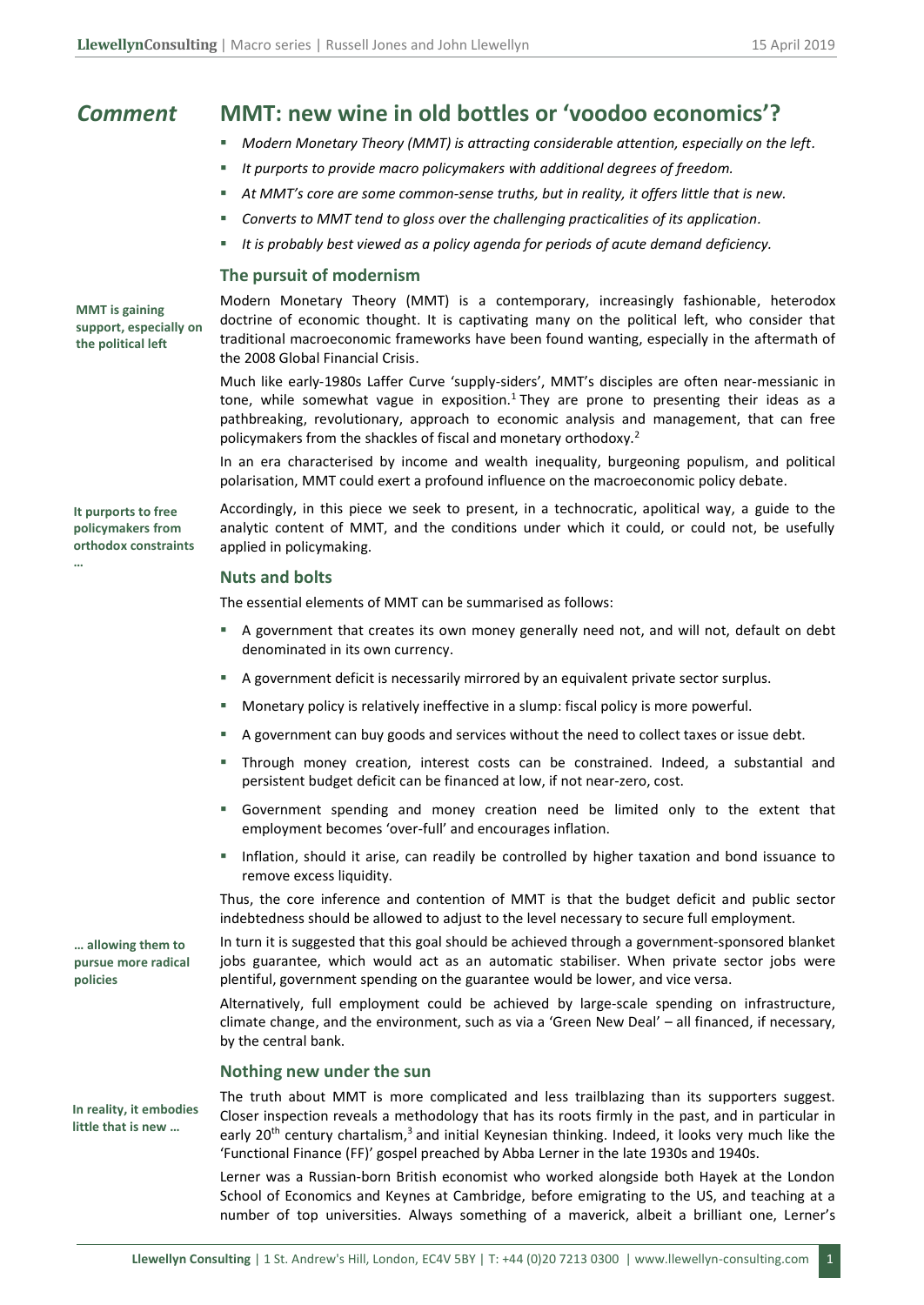**… and smacks of A. P. Lerner's 'Functional Finance' doctrine**

**Keynes recognised MMT's shortcomings in the 1940s** 

macroeconomic philosophy can be distilled down into the notion that, so strong is the economic, social, and moral case for achieving high employment and relative price stability, policymakers should not be unduly fussy about how they go about it. Policies should be judged on their ability to achieve these goals, rather than on notions of 'soundness' or compliance with the dogmas of traditional economics. What matters is maintaining an adequate flow of total expenditure; and if that means that the boundaries between monetary and fiscal policy become increasingly blurred, then so be it.<sup>4</sup>

Lerner considered that, if the direct financing of budget deficits by the central bank was the only option left to boost aggregate demand and keep output in line with potential, then it should be actively and robustly employed. Interestingly Keynes, while certainly prepared to be radical, was cautious about Functional Finance. By the early 1940s Keynes was a senior Treasury official, and intimately involved in the practicalities of financing the war and planning for peace. Operating very much in the real world, he believed that policy should be measured, steady, consistent, and credible.

Hence, while Keynes acknowledged Lerner's brilliance, and expressed sympathy for the logic of his framework of thought, he saw FF more as a pedagogic device than as a basis of a rigorous policy programme. He considered that Lerner lacked practical judgement and intuition, and paid insufficient heed to what he described as the public's 'allergy to extremes'.

Perhaps most importantly, Keynes feared FF's potentially damaging effects on debt sustainability and private sector confidence, and the risk it presented for inflation. 5

#### **Common sense meets the real world**

**MMT does contain some fundamental economic truths …**

**… but its disciples gloss over many practical issues** 

Whatever its intellectual heritage, MMT, like FF, is at a basic level, little more than an expression of a macroeconomic judgement and a political reality. High unemployment and excessive inflation are ills best avoided, and which almost all politicians want to minimise. Hence, government policy should prioritise their prevention. In the process, policymakers may need, *in extremis*, to be inventive in how they combine monetary and fiscal policy to achieve these goals.

At the same time, it is also clear that over recent years government investment has been neglected in many economies; inequality is now a burning social and political issue that urgently needs to be addressed; and, even though historically-high public debt is often portrayed as a serious constraint, that the constraints on fiscal expansion are much reduced when interest rates are close to zero.

Thus there is a lot at stake, and hence, the policy inferences of MMT need to be considered seriously. At the very least, they do not compare unfavourably with calls for fiscal and monetary rectitude that are grounded either in narrow accounting logic or myopic adherence to the quantity theory of money. Judgements on the appropriateness of a policymaking framework cannot usefully be made without regard to the state of the business cycle, or the strength of private-sector animal spirits.

# **The devil is in the detail**

As always, however, the devil is in the detail. And the cheer-leaders for MMT are inclined to skate over many of the technical and political complexities of their prescriptions. For example:

- 1. MMT, like FF (and in common with much US-led analysis) is based implicitly on a closedeconomy model. It makes no allowance for the possibility of monetary expansion causing the exchange rate to fall rapidly.
- 2. MMT overlooks the potential for monetary expansion and an extended period of low interest rates to create the conditions for domestic financial instability, excess, and perhaps disaster.
- 3. MMT's disciples pay little attention to the structural component of unemployment, which is unlikely to prove responsive to stimulus of demand and, more likely, raise inflation. In the real world, full employment is a dynamic phenomenon, and the inflation process is continual: transition to a state of inflation at full employment is not the obvious and discrete process that MMT portrays.
- 4. They say little about the effects on wealth distribution of a reliance on monetary finance.
- 5. They ignore the fact that interest is regularly paid on the new money that is created in the form of reserves held by the commercial banks at central banks. Hence, even entirely moneyfinanced deficits cause public sectors to incur debt.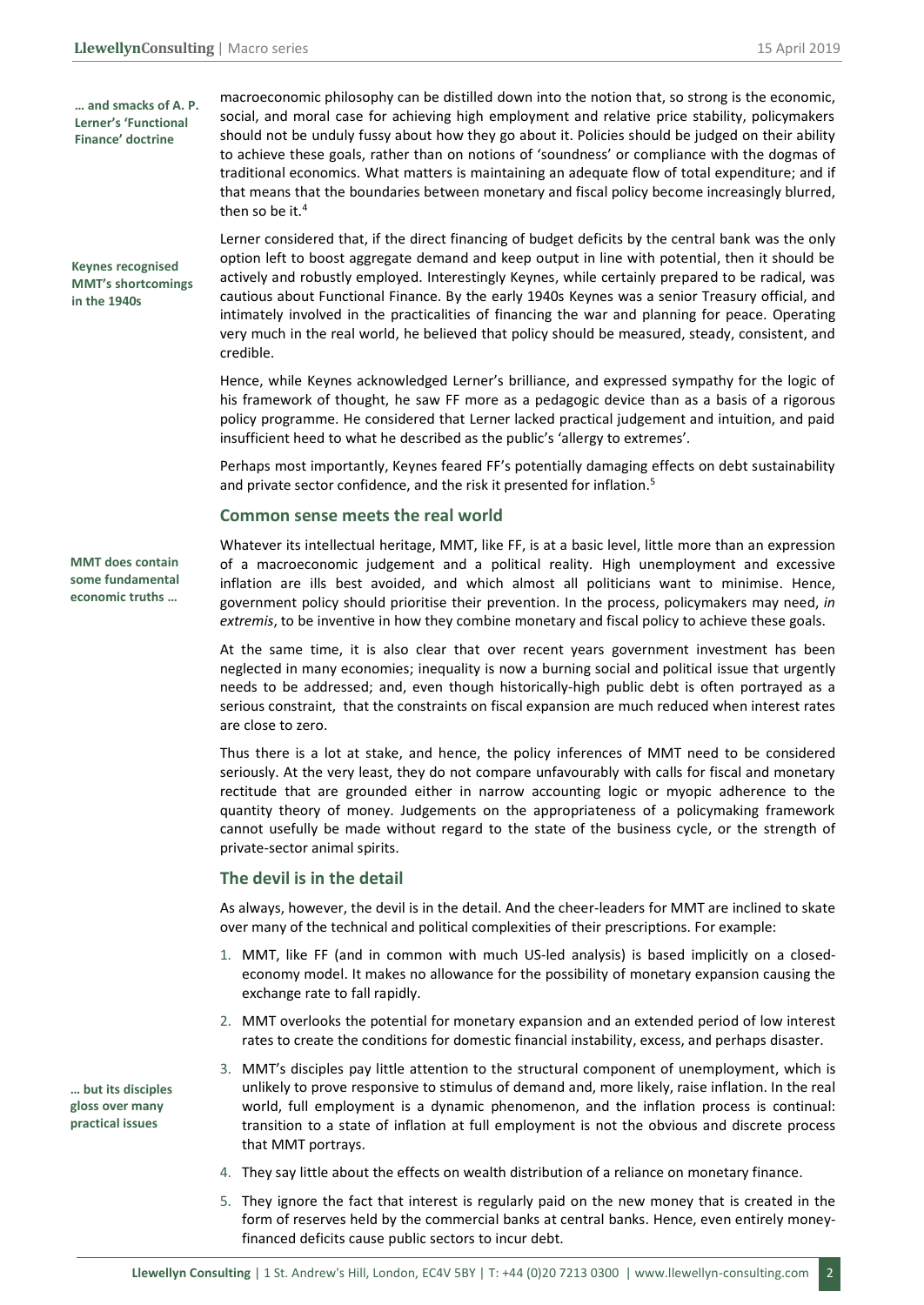- 6. They ignore the vexed issue of moral hazard. The disruption of the connection between government decisions on the size of its budget deficit and the willingness of the private sector to fund that deficit at interest rates that it deems reasonable destroys at a stroke one of the most important disciplines the market imposes on politicians. And with that discipline swept away, the door is open to irresponsible fiscal policies, and a plethora of crack-pot schemes.
- 7. Finally, it is inescapable that debt accumulation cannot go on indefinitely; and public sector debt ratios are already historically high. In the limit, total liabilities cannot exceed total wealth and, as the debt burden escalates, inducing people to hold it will require ever-higher returns. Much depends on whether the average interest rate payable on debt is higher or lower than the economy's sustainable growth rate. If it is lower then the level of government debt is of less consequence. But if it is persistently higher, then debt will snowball.

Hence, at some point a government would be obliged to run a large enough primary budget surplus to stabilise debt growth. And this could involve dramatic tax increases or public expenditure cuts, which are politically unpalatable, if not impossible, to deliver.

#### **Special case rather than general theory**

**MMT's policy prescriptions are best suited to depressions** 

As ever, Keynes was a fount of wisdom. In our judgement the overwhelming conclusion to be reached is that of Keynes: resort to the policy prescriptions of MMT is appropriate only in exceptional situations, where economies are far from full employment, deflationary pressures are in evidence, and interest rates are at the zero bound.

In short, MMT is a policy polemic for chronic demand deficiency. And even then, robust checks and balances would need to be put in place before an MMT-inspired remedy could be safely implemented. For example:

- a. MMT prescriptions would best be applied within the context of an explicit inflation, price level, or nominal GDP target framework, and all the transparency that goes with it.
- b. The ultimate decision to go down this route should be put in the hands of an independent central bank's policymaking committee, rather than a government.
- c. Resort to direct monetary financing would need to be ring-fenced by law, and confined to a specific amount over a specific period – say 3% of GDP over 3 years. It should be finite, albeit extendable if necessary.
- d. Rather than financing tax cuts or subsidies, which can exert an immediate impact on a government's popularity, it would be better to concentrate on funding a specified range and number of capital projects, such as public infrastructure, which would add to the economy's productive potential and could subsequently be at least partially sold back to the private sector.

**But even then they should be heavily circumscribed**

- e. Macroprudential policy should be primed to address financial market over-exuberance.
- f. Income and wealth inequalities should be monitored, and if necessary counterbalanced by supplementary, alternative, policy action.
- g. As a show of good faith, it might also make sense to combine the stimulus with the announcement of a programme of structural reforms that would be applied over a number of years, and which would help to render the subsequent expansion more durable.

# **Watch fors**

- Growing espousal of MMT by the leadership of left-of-centre political parties.
- Broadening support for the tenets of MMT during the next recession.
- Growing backing for blanket job guarantees to address income and wealth inequality.
- Revision of central bank mandates to facilitate monetary finance.
- Application of MMT policy prescriptions without the needed checks and balances.■